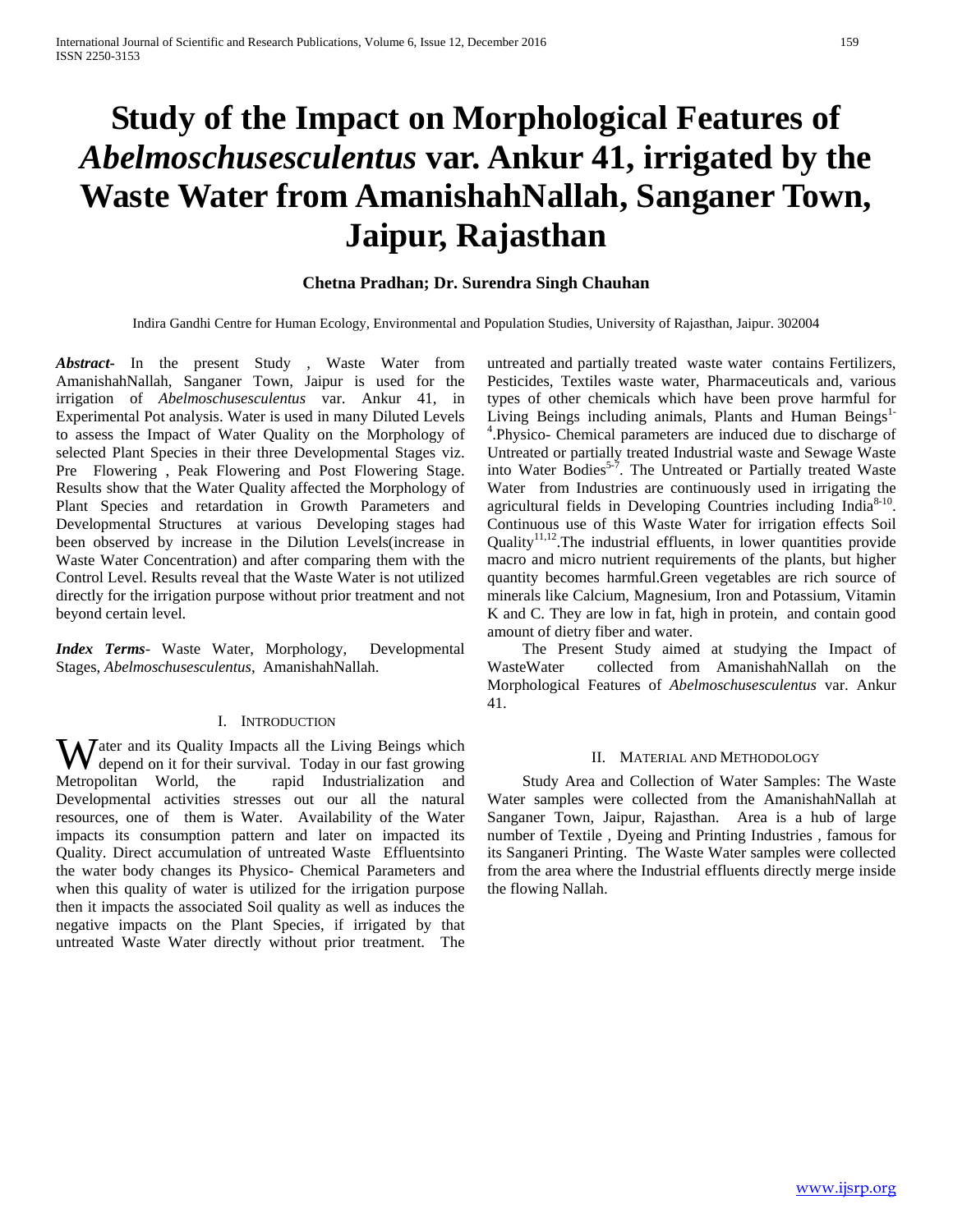

**Figure 1: Showing Map of AmanishahNallah, flowing through Sanganer area, Jaipur, Rajasthan.**

## **Experimental Setup andRising of Plants:**

 Experimental Pot Study had been carried out for analyzing the Impact of Water Quality on the Morphology of *Abelmoschusesculentus* var. Ankur 41; during all the Three Developmental Stages of the plant viz. Pre, Peak and Post Flowering Stage.

 Morphological Analysis had been carried out to Study all the growth parameters of the Plant like: Root Length (cm); Shoot Length (cm); Root Dry Wt. (mg); Shoot Dry Wt. (mg); Total No. of Leaves; Leaf Length (cm); Leaf Width (cm); Total No. of Flowers; Total No. of Fruits; Fruit length (cm); Total No. of Seeds; Seed Colour; Seed Length(cm) and Seed Dry Wt. (mg). All the Morphological Features are studied timely from days to days in all the Three Stages of Plant.

 Plant Height: All the Five Plants from per Pot in the Form of Five Replicates were taken out, Height of shoot and Root of these plants were measured by Meter Scale from the Soil Surface to the base of the fully expanded top leaf at each harvest. Average was calculated on the basis of number of plants/replicates.

## Biomass Estimation:

 For Dry Wt. determination Individual plants were carefully removed from pots and field keeping the Root and Shoot system intact. Plant roots were thoroughly washed in running water to remove soil particles. Roots and Shoots (Biomass of shoot was taken without ear) were separated and dried in the oven at  $80^0C$ for 48 hours then their Dry weights were recorded. These

Weights were expressed in g/plant. Average was calculated on the basis of number of plants/replicates.

### **Genotype of the Species:-**

*Abelmoschusesculentus* var. Ankur 41. Common name is Bhindi, ( okra; Ladyfinger)

Kingdom – Plantae Order - Malvales Family – Malvaceae Genus – Abelmoschus Species – A. esculentus Variety – Ankur 41 Edible Part – Green Seed Pods Use – one of the most common Vegetable, Medicinal use in curing Diabetes, Hair loss solutions, source of Vitamin E and Vitamin K .

Sowing – January- February

Maturity- March – April

Experimental Design for studying Impact of Water Quality on Plant Species through Pot Experiment :-

|                                           | Levels of Irrigation Water Distilled Water (Control, |  |  |  |
|-------------------------------------------|------------------------------------------------------|--|--|--|
| samples                                   | 100% D.W.), 20%, 50%, 80%,                           |  |  |  |
|                                           | 100%                                                 |  |  |  |
| Frequency of Irrigation by Every Next Day |                                                      |  |  |  |
| Particular Water samples with             |                                                      |  |  |  |
| <b>Dilution Levels</b>                    |                                                      |  |  |  |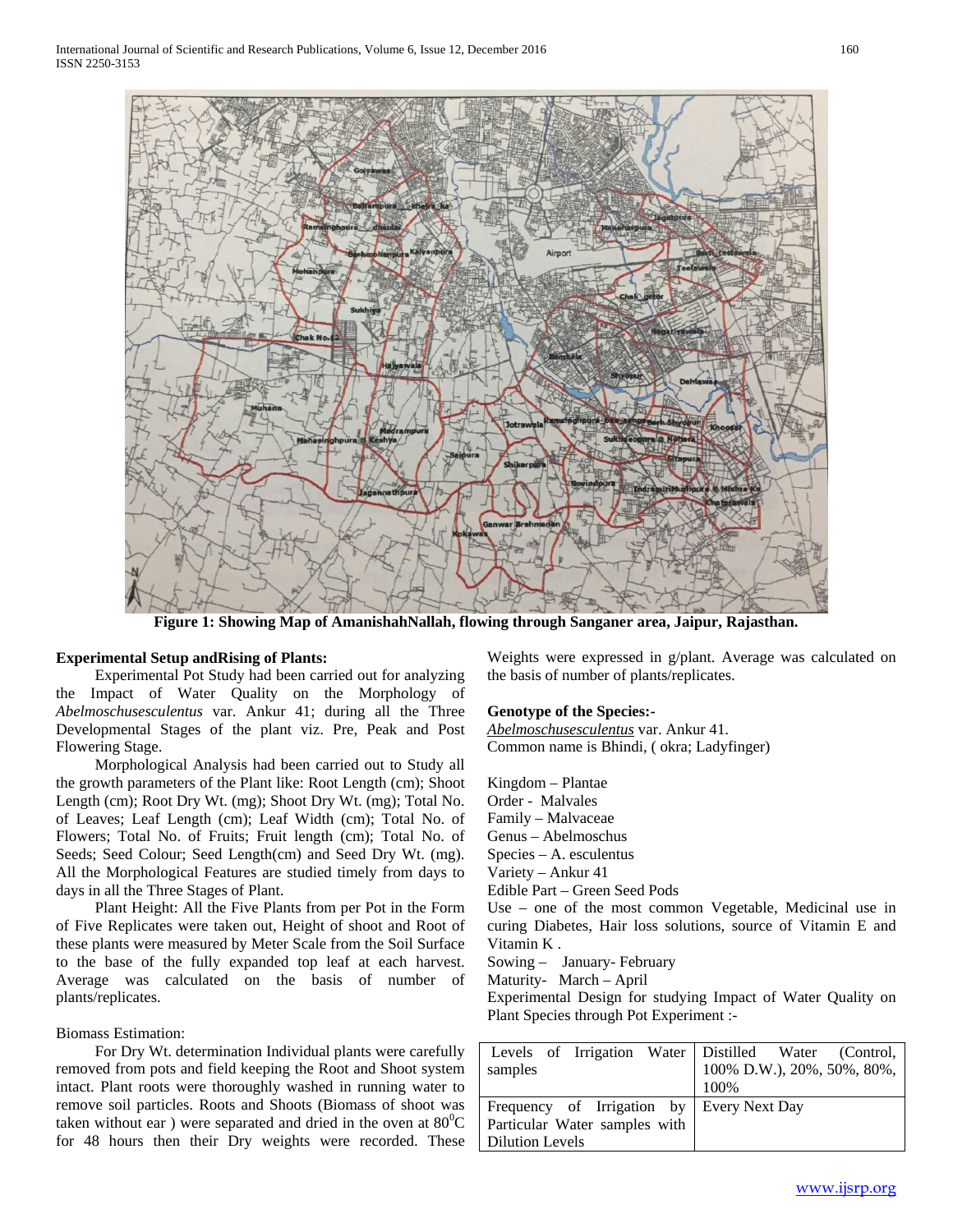| Site of application of Levels | Soil Surface in the pot        |  |  |
|-------------------------------|--------------------------------|--|--|
| Mode of application           | Poured in the pot              |  |  |
| Duration of Experiment        | Almost 90 days                 |  |  |
| Number of Harvest             | Total three harvest- Pre, Peak |  |  |
|                               | and Post Flowering Stage       |  |  |
| Individual Pot size           | 12 inches diameter             |  |  |
| Population<br>Plants<br>of    | 5                              |  |  |
| Maintained per pot            |                                |  |  |
| Plant Harvested per Harvest   | 5                              |  |  |
| per Level                     |                                |  |  |

 Earthen Pots (with a diameter of 12 inch) were used for conducting pot experiment for the test Plant species i.e. *Abelmoschusesculentus* var. Ankur 41.

 Following 5 treatment levels were prepared by diluting the water from AmanishahNallah , Jaipur with the Distilled water. The Plants investigated at 3 stages of their maturation at Pre, Peak and Post Flowering Stage. Level 1: DW(control): WW (100:00) Level 2: DW:WW (80:20) Level 3: DW:WW (50:50) Level 4: DW:WW (20:80)

Level 5: DW:WW (00:100)

S.no. Morphological Features AmanishahNallah Irrigated (Pre Flowering Stage) Control (DW:WW) (100:00) (Level 1) (DW:WW) (80:20) (Level 2) (DW:WW) (50:50) (Level 3) (DW:WW) (20:80) (Level 4) (DW:WW) (00:100) (Level 5) 1. Root Length(in cm) 21.36±0.152 21.26±0.057 19.43±0.115 18.16±0.057 13.06±0.057 2. Shoot Length(in cm)  $15.2\pm0.208$  14.2 $\pm0.1$  14 $\pm0.1$  12.46 $\pm0.230$  11.76 $\pm0.230$ 3. Root Dry Weight(in mg) 1.78±0.012 1.68±0.011 1.66±0.010 1.58±0.012 1.48±0.010 4. Shoot Dry Weight(in mg) 1.97±0.012 1.86±0.059 1.74±0.023 1.61±0.010 1.57±0.011 5. Total No. of Leaves 18 | 17 | 17 | 16 | 16 6. Leaf Length(in cm) 6.46±0.057 5.8±0.173 5.36±0.057 5.26±0.057 3.96±0.057 7. Leaf Width(in cm) 7.16±0.057 6±0.1 5.76±0.057 5.4±0.173 4.33±0.057 8. | Leaf Colour | Dark Green | Dark Green | Light Green | Light Green | Light Green

## **Results and Discussion:**

## **Table 1: Morphological Study of** *Abelmoschusesculentus* **var. Ankur 41, irrigated by AmanishahNallah, Jaipur, Water. (Pre Flowering Stage):-**

| S. No.           | Morphological         | AmanishahNallah     |                   | Peak-             |                  |                  |
|------------------|-----------------------|---------------------|-------------------|-------------------|------------------|------------------|
|                  | <b>Features</b>       | Irrigated           |                   | Flowering         |                  |                  |
|                  |                       |                     |                   | Stage             |                  |                  |
|                  |                       | Control             | DW:WW)            | (DW:WW)           | DW:WW)           | DW:WW)           |
|                  |                       | (DW:WW)             | (80:20)           | (50:50)           | (20:80)          |                  |
|                  |                       | (100:00)<br>(Level) | (Level 2)         | (Level 3)         | (Level 4)        | (00:100)         |
|                  |                       | 1)                  |                   |                   |                  | (Level 5)        |
| 1.               | Root Length (in       | 24.26±0.057         | $22.53+0.472$     | $21.13 \pm 0.907$ | $20+0.1$         | $17.5 \pm 0.1$   |
|                  | cm)                   |                     |                   |                   |                  |                  |
| 2.               | Length $(in$<br>Shoot | $17.76 \pm 0.152$   | $15.56 \pm 0.493$ | $15.13 \pm 0.057$ | $14+0.1$         | $12.6 \pm 0.435$ |
|                  | cm)                   |                     |                   |                   |                  |                  |
| 3.               | Root Dry Weight       | $1.78 \pm 0.010$    | $1.73 \pm 0.058$  | $1.68 \pm 0.010$  | $1.59 \pm 0.010$ | $1.53 \pm 0.010$ |
|                  | $(in \, mg)$          |                     |                   |                   |                  |                  |
| $\overline{4}$ . | Shoot<br>Dry          | $2.39 \pm 0.506$    | $2.08 \pm 0.010$  | $1.96 \pm 0.010$  | $1.91 \pm 0.016$ | $1.83 \pm 0.010$ |
|                  | Weight (in mg)        |                     |                   |                   |                  |                  |
| 5.               | No.<br>of<br>Total    | 24                  | 22                | 20                | 20               | 19               |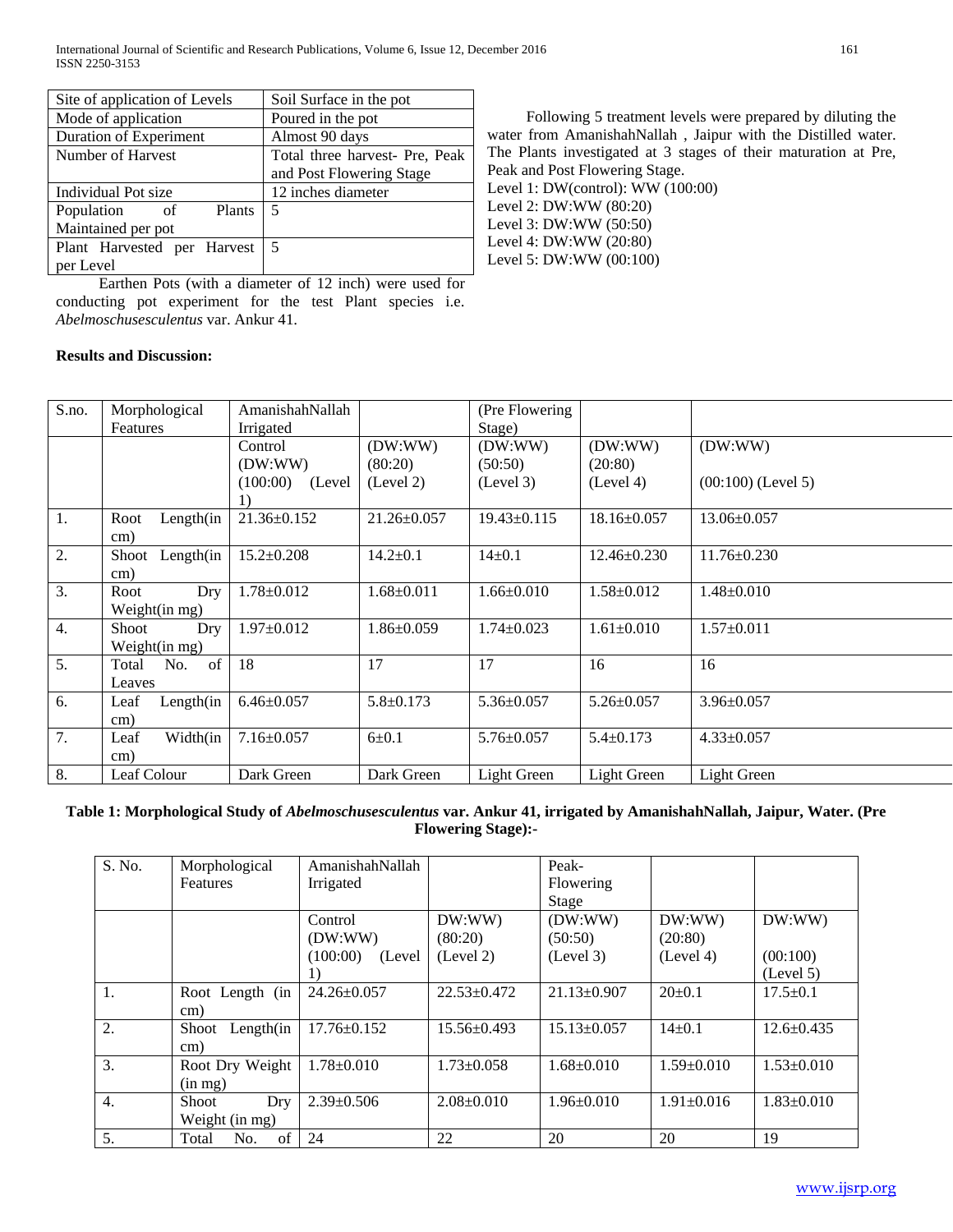|    | Leaves             |                  |                  |                  |                  |                  |
|----|--------------------|------------------|------------------|------------------|------------------|------------------|
| 6. | No.<br>of<br>Total | -10              | 08               | 09               | 07               | 05               |
|    | <b>Flowers</b>     |                  |                  |                  |                  |                  |
|    | Leaf Length (in    | $6.76 \pm 0.057$ | $6 + 0.1$        | $5.73 \pm 0.057$ | $5.36 \pm 0.230$ | $4.13 \pm 0.115$ |
|    | cm)                |                  |                  |                  |                  |                  |
| 8. | Width(in<br>Leaf   | $7.26 \pm 0.152$ | $6.26 \pm 0.057$ | $5.96 \pm 0.057$ | $5.7+0.1$        | $4.6 \pm 0.1$    |
|    | cm)                |                  |                  |                  |                  |                  |
|    | Leaf Colour        | Dark Green       | Dark Green       | Light Green      | Light Green      | Light Green      |

# **Table 2: Morphological Study of** *Abelmoschusesculentus* **var. Ankur 41, irrigated by AmanishahNallah, Jaipur, Water. (Peak Flowering Stage):-**

| S. No.            | Morphological                   |                   | AmanishahNallah  |                    | Post              |                  |
|-------------------|---------------------------------|-------------------|------------------|--------------------|-------------------|------------------|
|                   | Features                        |                   | Irrigated        |                    | Flowering         |                  |
|                   |                                 |                   |                  |                    | Stage             |                  |
|                   |                                 | Control           | DW:WW)           | (DW:WW)            | DW:WW             | DW:WW)           |
|                   |                                 | (DW:WW)           | (80:20)          | (50:50)            | (20:80)           |                  |
|                   |                                 | (100:00)          | (Level 2)        | (Level 3)          | (Level 4)         | (00:100)         |
|                   |                                 | (Level 1)         |                  |                    |                   | (Level 5)        |
| $\overline{1}$ .  | Root Length (in<br>cm)          | $26.03 \pm 0.737$ | 23.36±0.251      | $22.4 \pm 0.435$   | 20.46±0.513       | $19.1 \pm 0.360$ |
| 2.                | Shoot Length(in<br>cm)          | 18.16±0.305       | $16.2 \pm 0.4$   | $15.8 \pm 0.1$     | $15.26 \pm 0.351$ | 13.53±0.321      |
| $\overline{3}$ .  | Root Dry Weight                 | $1.79 \pm 0.010$  | $1.71 \pm 0.010$ | $1.67 \pm 0.058$   | $1.64 \pm 0.010$  | $1.58 \pm 0.010$ |
|                   | (in mg)                         |                   |                  |                    |                   |                  |
| 4.                | Shoot<br>Dry                    | $2.15 \pm 0.010$  | $2.08 \pm 0.010$ | $1.96 \pm 0.010$   | $1.93 \pm 0.010$  | $1.86 \pm 0.054$ |
|                   | Weight (in mg)                  |                   |                  |                    |                   |                  |
| $\overline{5}$ .  | of<br>Total<br>No.              | 28                | 26               | 27                 | 24                | 23               |
|                   | Leaves                          |                   |                  |                    |                   |                  |
| 6.                | No.<br>of<br>Total              | 10                | 07               | $\overline{05}$    | 03                | 03               |
|                   | Fruits                          |                   |                  |                    |                   |                  |
| $\overline{7}$ .  | Leaf Length (in<br>cm)          | $7.2 \pm 0.2$     | $6.53 \pm 0.550$ | $6.3 \pm 0.2$      | $5.86 \pm 0.057$  | $4.9 \pm 0.1$    |
| 8.                | Width(in<br>Leaf                | $8.2 \pm 0.264$   | $7.16 \pm 0.404$ | $6.46 \pm 0.11$    | $6.1 + 0.1$       | $5.23 \pm 0.351$ |
|                   | $\rm cm)$                       |                   |                  |                    |                   |                  |
| 9.                | Leaf Colour                     | Dark Green        | Dark Green       | Dark Green         | Light Green       | Light Green      |
| $\overline{10}$ . | Fruit Length (in                | $7.46 \pm 0.057$  | $7.1 + 0.1$      | $6.8 + 0.1$        | $6.13 \pm 0.208$  | $5.33 \pm 0.208$ |
|                   | $\text{cm}$ )                   |                   |                  |                    |                   |                  |
| 11.               | $\overline{No.}$<br>of<br>Total | $\overline{43}$   | $\overline{35}$  | 30                 | 28                | 20               |
|                   | Seeds                           |                   |                  |                    |                   |                  |
| 12.               | Seed-Shape                      | Round             | Round            | <b>Small Round</b> | Wrinkled          | Wrinkled         |
|                   |                                 |                   |                  |                    | Round             | Round            |
| 13.               | Seed-Colour                     | White             | White            | White              | White             | White            |
| 14.               | Seed Length (in                 | $0.46 \pm 0.057$  | $0.36 \pm 0.057$ | $0.36 \pm 0.057$   | $0.16 \pm 0.057$  | $0.13 \pm 0.057$ |
|                   | cm)                             |                   |                  |                    |                   |                  |
| 15.               | Seed Dry Weight                 | $5.36 \pm 0.057$  | $4.9 \pm 0.1$    | $4.1 \pm 0.2$      | $3.83 \pm 0.152$  | $3.43 \pm 0.208$ |
|                   | (in mg)                         |                   |                  |                    |                   |                  |

**Table 3: Morphological Study of** *Abelmoschusesculentus* **var. Ankur 41, irrigated by AmanishahNallah, Jaipur, Water. (Post Flowering Stage):-**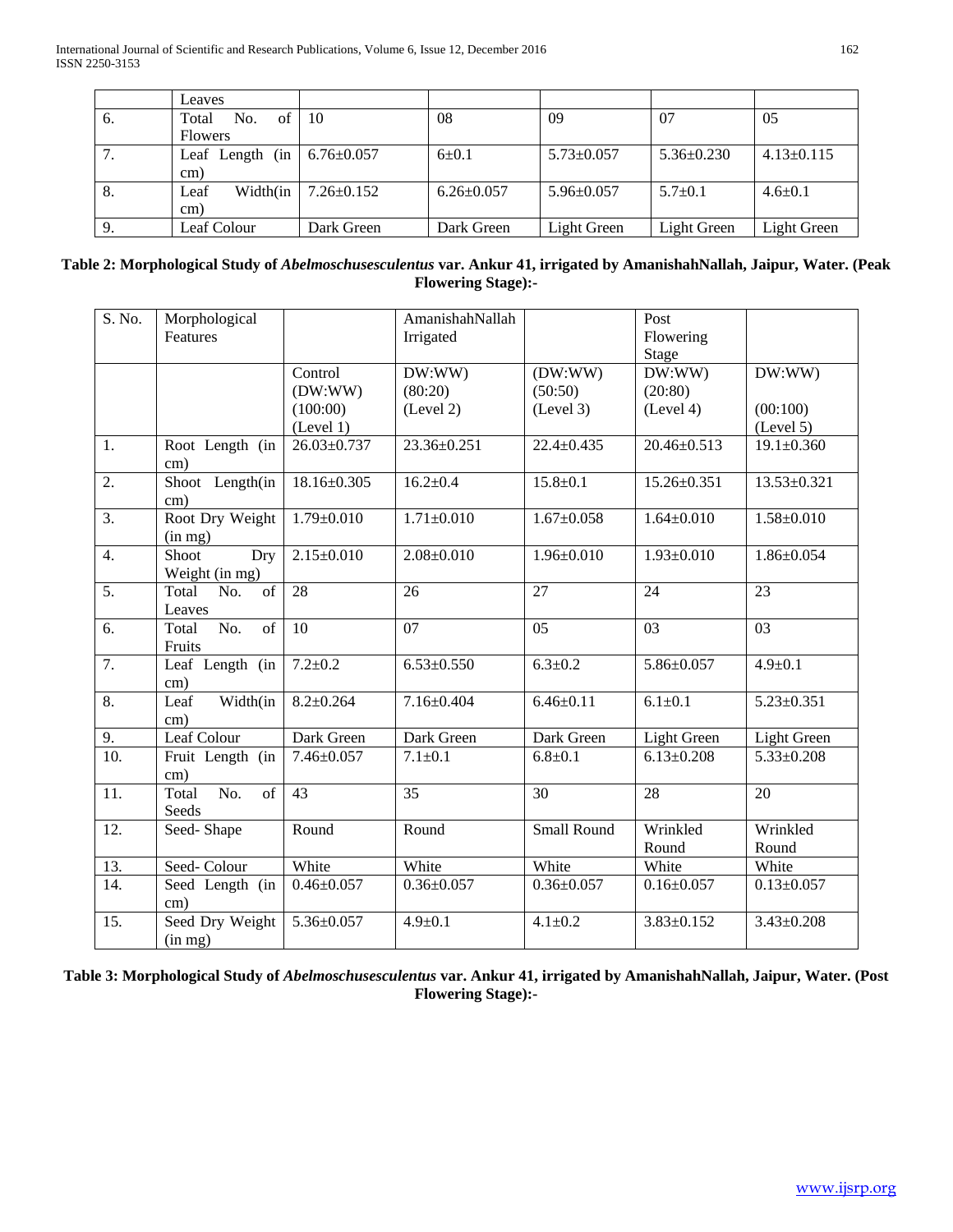

**Figure 1: Morphological Analysis of Abelmoschusesculentus var. Ankur 41, irrigated by Water of AmanishahNallah, Jaipur. (Pre Flowering Stage).**



**Figure 2: Morphological Analysis of Abelmoschusesculentus var. Ankur 41, irrigated by Water of AmanishahNallah, Jaipur. (Peak Flowering Stage).**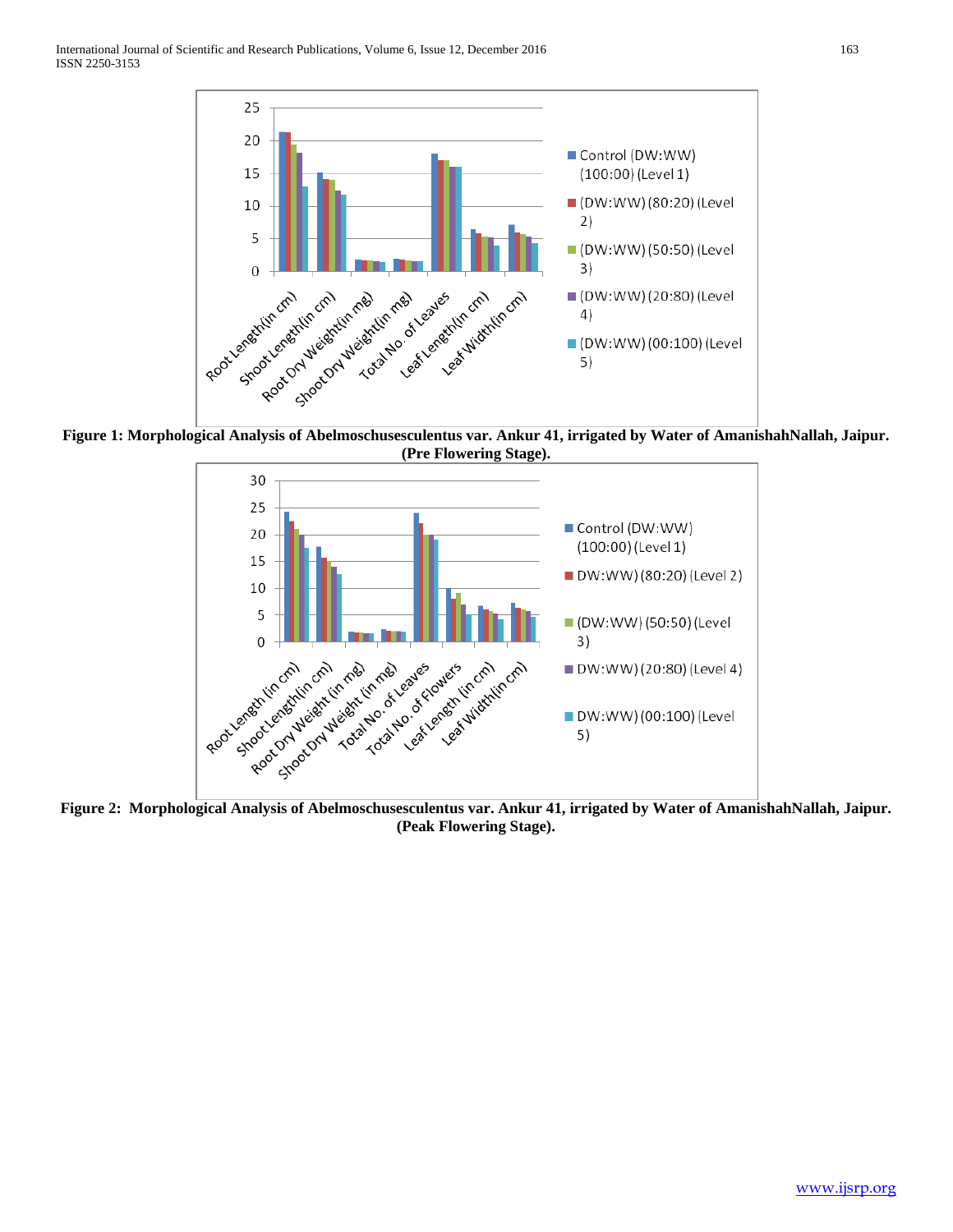

**Figure 3: Morphological Analysis of Abelmoschusesculentus var. Ankur 41, irrigated by Water of AmanishahNallah, Jaipur. (Post Flowering Stage).**

 Root Length: Results show that the Root Length of *Abelmoschusesculentus* var. Ankur 41, at Pre Flowering Stage when irrigated by the Water of AmanishahNallah in all the Five Levels is 21.36, 21.26, 19.43, 18.16 and 13.06 cm respectively.Results show that the Root Length of the AmanishahNallah Water irrigated Plants in their Peak Stage is 24.26 cm in First Dilution Level and 22.53, 21.13, 20, 17.5 cm in Second, Third, Fourth and Fifth Dilution Level.Root Length: Results show that the Root Length of the AmanishahNallah Water irrigated Plants in their Post Stage is 26.63cm in First Dilution Level and 23.36, 22.4, 20.46, 19.1 cm in Second, Third, Fourth and Fifth Dilution Level.

 Shoot length: Results show that the value of Shoot Length calculated when irrigated by AmanishahNallah at all the Five Levels is 15.2, 14.2, 14, 12.46 and 11.76 cm respectively. Results Show that the Shoot Length of the AmanishahNallahWater Irrigated Plants in Peak is 17.76 cm in First Dilution Level Stage while it is 15.56, 15.13, 14, 12.6 at Second, Third, Fourth and Fifth Dilution Levels respectively. Results Show that the Shoot Length of the AmanishahNallahWater Irrigated Plants in Post stage is 18.16 cm in First Dilution Level Stage while it is 16.2, 15.8, 15.26, 13.53 at Second, Third, Fourth and Fifth Dilution Levels respectively.

 Root Dry Weight: Results show that the Root Dry Weight in Pre Stage when irrigated by Water of AmanishahNallah is 1.78 mg at First Dilution Level whereas it is 1.68, 1.66 1.58 and 1.48 mg at Second, Third , Fourth and Fifth Dilution Levels.Results show that the Root Dry Weight of AmanishahNallah irrigated Plants In Peak has 1.78, 1.73, 1.68, 1.59 and 1.53 mg of First, Second, Third, Fourth and Fifth Dilution Levels respectively.Results show that in the Post stage Root Dry Weight of AmanishahNallah irrigated Plants has 1.79, 1.71, 1.67, 1.64 and 1.58 mg of First, Second, Third, Fourth and Fifth Dilution Levels respectively.

 Shoot Dry Weight : Results show that the AmanishahNallah irrigated Plants have Shoot Dry Weight in all the Five Dilutions Level in Pre is 1.97, 1.86, 1.74, 1.61 and 1.57 mg respectively.Results show that the Shoot Dry Weight of AmanishahNallah Irrigated Plants in Peak is 2.39 mg at First Dilution Level Stage the it is 2.08 mg at Second Dilution Level Stage while it is 1.96 mg at Third Level, then at Fourth Level it is 1.91 mg and finally at Fifth Dilution Level it varies to 1.83 mg.Results show that the Shoot Dry Weight of AmanishahNallah Irrigated Plants in Post is 2.15 mg at First Dilution Level Stage the it is 2.08 mg at Second Dilution Level Stage while it is 1.96 mg at Third Level, then at Fourth Level it is 1.93 mg and finally at Fifth Dilution Level it varies to 1.86 mg.

 Total No. of Leaves: Results show that at Control Level the AmanishahNallah irrigated Plants have Total 18 Leaves while at Second, Third, Fourth and Fifth Dilution Levels the No. of Leaves is 17, 17, 16 and 16 respectively in Pre stage.Results show that the Total No. of Leaves in AmanishahNallah Water Irrigated Plants in Peak is 24 Leaves at First Dilution Level, 22, 20, 20 and 19 Leaves in Second, Third, Fourth and Fifth Dilution Levels respectively.Results show that in Post the Total No. of Leaves in AmanishahNallah Water Irrigated Plants is 28 Leaves at First Dilution Level, 26, 27, 24 and 23 Leaves in Second, Third, Fourth and Fifth Dilution Levels respectively.

 Leaf Length: Results show that the Length of Leaves irrigated by the Water of AmanishahNallah at the Pre Flowering Stage of their Plants is 6.46 cm at First Level, 5.8 cm at Second Dilution Level, 5.36 cm at Third Level, 5.26 cm at Fourth Level and 3.96 cm at Fifth Level.Results show that the AmanishahNallah Water Irrigated Plants in Peak stage has Leaf Length of 6.76 cm in First Dilution Level while it variates to 6 cm, 5.73 cm, 5.36 cm and 4.13 cm in Second, Third, Fourth and Fifth Dilution Levels respectively.Results show that the AmanishahNallah Water Irrigated Plants has Leaf Length of 7.2 cm in First Dilution Level while it variates to 6.53 cm, 6.3 cm, 5.86 cm and 4.9 cm in Second, Third, Fourth and Fifth Dilution Levels respectively in their Post Flowering stage.

 Leaf Width: Results show that the Width of the Leaves irrigated with the Water of AmanishahNallah in Pre stage has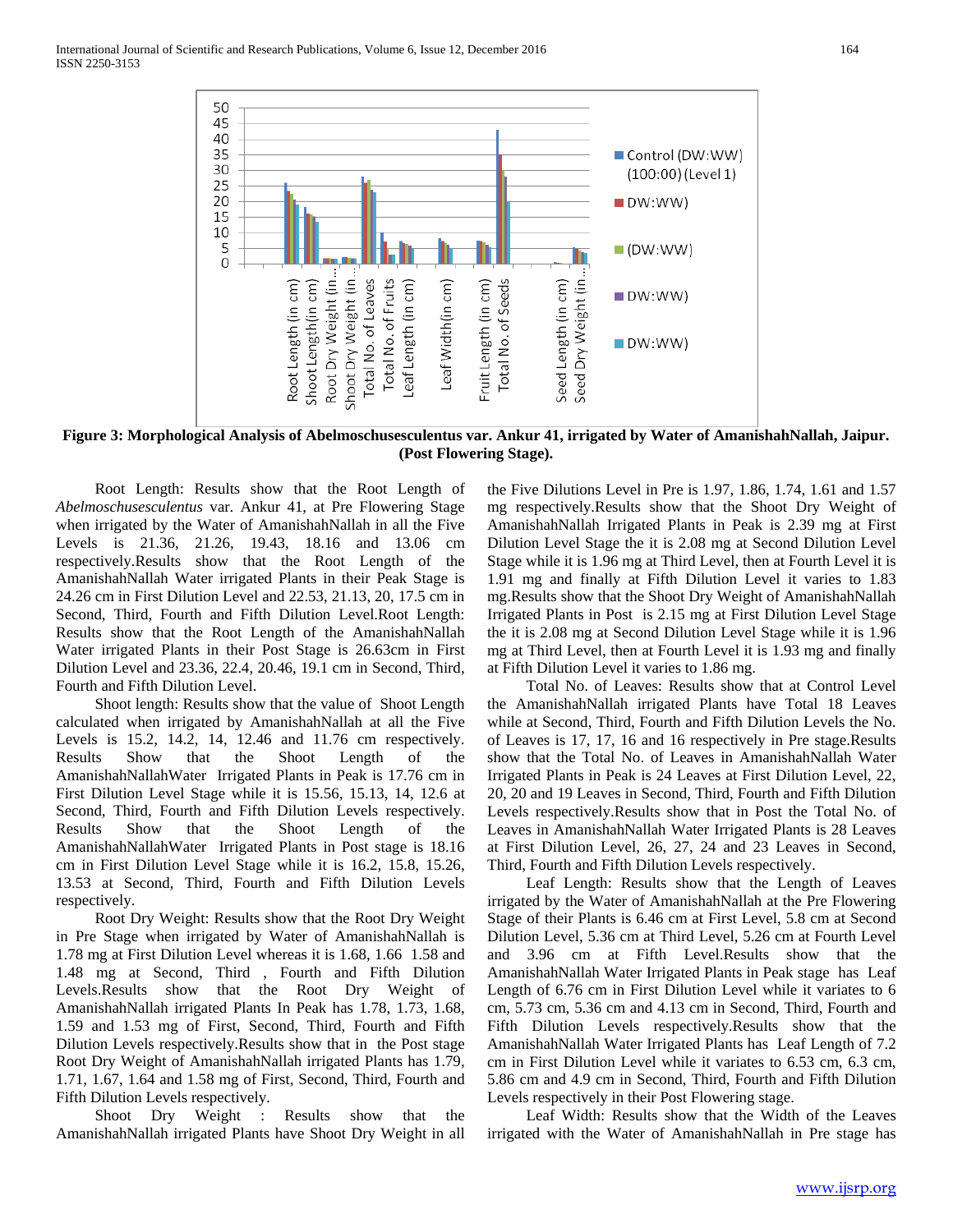Width of 7.16, 6, 5.76, 5.4 and 4.33 cm at their all the Five Dilution Levels respectively.Results show that the AmanishahNallah Water Irrigated Plants in Peak has Leaf Width of 7.26 cm in their First Dilution Level, 6.26 cm in Second Dilution Level and 5.96, 5.7 and 4.6 cm Width in Third, Fourth and Fifth Dilution Levels respectively.Results show that the AmanishahNallah Water Irrigated Plants has Leaf Width in Post stage of 8.2 cm in their First Dilution Level, 7.16 cm in Second Dilution Level and 6.46, 6.1 and 5.23cm Width in Third, Fourth and Fifth Dilution Levels respectively.

 Leaf Colour: Results show that the Colour of the Leaves Irrigated by the Water of AmanishahNallah in First Dilution Level is Dark Green and in Second Dilution Level it is Dark Green in colour then later on it becomes Light Green in all the three Dilution Levels that is Third, Fourth and Fifth Level in Pre stage.Results show that in Peak the Leaf Colour of the AmanishahNallah Irrigated Plants at their First Dilution Level is Dark Green, and Dark Green is Observed in Second Dilution Level while it is Light Green in Third, Fourth and Fifth Dilution Levels.Results show that the Leaf Colour of the AmanishahNallah Irrigated Plants in Post at their First Dilution Level is Dark Green, and Dark Green is Observed in Second Dilution Level as well as Third Dilution Level , Fourth and Fifth Dilution Levels show Leaves of Light Green Colour.

 Total No. of Flowers: Results show that the Total No. of Flowers in Plants Irrigated by the Water of AmanishahNallah at their Peak Flowering Stage is 10 at First Dilution Level, 08 at Second Dilution Level while 09, 07 and 05 in their Third, Fourth and Fifth Dilution Levels.

 Flower Colour: Results show that the AmanishahNallah Irrigated Plants in Peak Stage are Light Yellow Colour in all the Five Dilution Levels.

 Total No. of Fruits: Results show that the Total No. of Fruits in Plants in their Post Stage Irrigated by the Water of AmanishahNallah at their Post Flowering Stage is 10 at First Dilution Level, 07 at Second Dilution Level while 05, 03 and 03 in their Third, Fourth and Fifth Dilution Levels.

 Fruit Length: Results show that the Length of Fruits in AmanishahNallah Water Irrigated Plants in their Post Stage is 7.46cm in First Control Level, then it is 7.1 cm in Second Dilution Level while it is 6. 8 cm, 6.13 cm and 5.33 cm in Third, Fourth and Fifth Dilution Levels respectively.

 Total No. of Seed: Results show that the Total No. of Seed in AmanishahNallah Water Irrigated Plants in Post stage is 43 Seeds in First Control Level while 35, 30, 28, 20 Seeds at Second, Third, Fourth and Fifth Dilution Levels respectively.

Seed Shape: Results show that the Seed Shape in AmanishahNallah Water Irrigated Plants in Post Stage is Round in Control and Second Level , while it is Small Rounded in Third Level and Slight Wrinkled Round in Fourth and Fifth Level respectively.

 Seed Colour: Results show that the Seed Colourof AmanishahNallahWater irrigated Plants is White in their Post Stage.

 Seed Length: Results show that the Length of the Seeds in AmanishahNallah Water Irrigated Plants in Post Stage is 0.46 cm in First Level, 0.36 cm in Second Level, while 0.36 cm, 0.16 cm and 0.13 cm in Third, Fourth and Fifth Level respectively.

Seed Dry Weight: Results show that the AmanishahNallah Water Irrigated Plants Seeds has Dry Weight of 5.36 mg in First Dilution Level, then 4.9 mg in Second Dilution Level while 4.1 mg, 3.83 mg and 3.43 mg in Third, Fourth and Fifth Dilution Levels respectively in their Post Flowering Stage.

### III. CONCLUSION AND RECOMMENDATIONS

 In the present Study, all the results reveal that the Waste Water is not suitable in its pure Untreated Form for the irrigation purpose in the Agricultural Fields. Here also in the Study Conducted, it can be easily observed that as the Dilution Level increases up to the pure Waste Water Range, the plants show stressed and reduced Morphological features and, up to the appropriate range which seems to be 20% diluted or maximum to the 50% dilution level, Plants show less Waste Water stress inside them. So if we want to proceed irrigation with utilization of such form of water then we have to plan and act for its proper prior treatment measures and then its utilization in the activities like Agriculture.

#### ACKNOWLEDGEMENT

 The Authors are grateful to the Director, Indira Gandhi Centre for Human Ecology Environmental and Population Studies and the Dean, Faculty of Science, University of Rajasthan for providing necessary facilities.

#### **REFERENCES**

- [1] Chandra R., Kumar K., and Singh L., Impact of an aerobically treated and untreated (raw) distillery effluent irrigation on soil microflora, growth, total chlorophyll and protein contents of PhaseolusaureusL., J. Environ. Bio.,25(4), 381-385 (2004)
- [2] Sahu R.K., Katiyar S., Tiwari J, Kiskum G. C.,Assessment of drain water receiving effluent from tanneries and its impact on soil and plants with particular emphasis on bioaccumulation of heavy metals, *J. Environ. Biol.,*  **28(3)**, 685-690 **(2007)**
- [3] Yadav A., Nerliya S., Gopesh., Acute toxicity levels and ethological responses of Channastriatus to fertilizer industrial wastewater, *J. Environ. Biol.,* **28(2),** 159-162 (2007)
- [4] Pandey S.N., Nautiyal B.D. and Sharma C.P., Pollution level in distillery effluent and its phytotoxic effect on seed germination and early growth of maize and rice, *J. Environ. Biol.,* **(29),** 267-270 **(2008)**
- [5] Mangukiya R, Bhattacharya T. and Chakraborty S. Quality Characterization of Groundwater using Water Quality Index in Surat city, Gujarat, India, *International Res. J. of Env.Sci.* **1(4),** 14-23 **(2012)**
- [6] Kumar M.and Kumar R.Assessment of Physico-Chemical Properties of Ground Water in Granite Mining Areas in Goramachia, Jhansi, UP, India, *International Res. J. of Env.Sci*, 2(1), 19-24,(2012)
- [7] ThokerFarook A., Manderia S. and Manderia K. Impact of Dye Industrial Effluent on Physicochemical Characteristics ofKshipra River, Ujjain City, India, *International Res.J. of Env.Sci*, 1(2), 41-45,(2012)
- [8] Sharma R.K, Agrawal M. and Marshall F.M., Heavy metals contamination of soil and vegetables in suburban areas of Varanasi, India, *Ecotoxicol Environ. Saf.,***(66),** 258 (2007)
- [9] Nath K., Singh D., Shyam S. and Sharma Y.K., Phytotoxic effects of chromium and tannery effluent on growth and metabolism of PhaseolusmungoRoxb., *J. Environ. Biol.,* (30), 227-234 (2009)
- [10] Nagajyothi P.C., Dinakar N., Suresh S., Udaykiran Y., Suresh C. and DamodharamT.,Effect of industrialeffluent on the morphological parameters and chlorophyll content of green gram (PhaseolusaureusRoxb), *J. Environ. Biol.,* (30), 385-388 (2009)